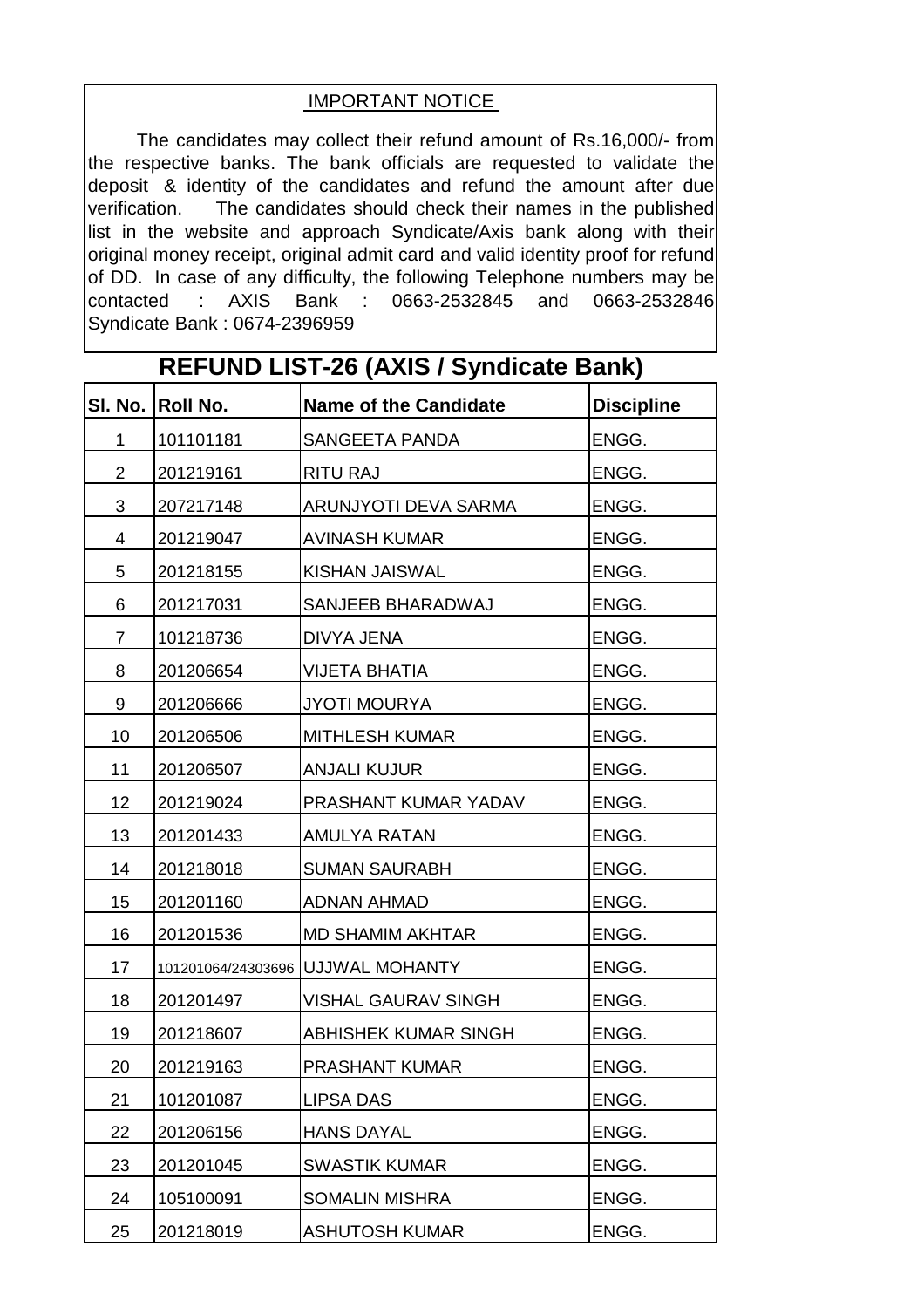| 26 | 101201426 | <b>HEMANT AGARWAL</b>      | ENGG. |
|----|-----------|----------------------------|-------|
| 27 | 201207261 | RAUNAK KUMAR               | ENGG. |
| 28 | 201207483 | <b>RISHI SHARMA</b>        | ENGG. |
| 29 | 301207727 | RITESH RAJ                 | ENGG. |
| 30 | 201207243 | <b>VIPUL</b>               | ENGG. |
| 31 | 201209066 | <b>SHYAMAL KUMAR</b>       | ENGG. |
| 32 | 202208098 | ATUL KANT CHOUDHARY        | MED.  |
| 33 | 201209208 | PRANAV KUMAR               | ENGG. |
| 34 | 201206525 | SHANKAR JHA                | ENGG. |
| 35 | 201202490 | AMIT KUMAR JHA             | ENGG. |
| 36 | 201204099 | <b>AMITAB KUMAR</b>        | ENGG. |
| 37 | 201206660 | <b>ANJALI KUMARI</b>       | ENGG. |
| 38 | 207208351 | SWATI PRIYA                | ENGG. |
| 39 | 201206832 | <b>PUNAM KUMARI</b>        | ENGG. |
| 40 | 201202734 | SANDHITA KUMARI            | ENGG. |
| 41 | 201204512 | PRERNA PUNJ                | ENGG. |
| 42 | 201204288 | <b>ASHWARY SINHA</b>       | ENGG. |
| 43 | 201204096 | ANUBHA                     | ENGG. |
| 44 | 201202610 | <b>MRIDULA TOPPO</b>       | ENGG. |
| 45 | 201204422 | <b>KUMAR SANU</b>          | ENGG. |
| 46 | 201202920 | ROHIT KANDULNA             | ENGG. |
| 47 | 207208393 | ASIM UJJWAL BHENGRA        | ENGG. |
| 48 | 201202528 | <b>SUMIT SHEKHAR</b>       | ENGG. |
| 49 | 201202869 | <b>KUMAR SHIVAM</b>        | ENGG. |
| 50 | 207208343 | ABHISHEK KUMAR             | ENGG. |
| 51 | 201202542 | ANIRUDH KUMAR              | ENGG. |
| 52 | 201206045 | SIDHARTH SHEKHAR           | ENGG. |
| 53 | 201209064 | <b>BARMESHWAR ADISHESH</b> | ENGG. |
| 54 | 201202160 | VINAY KUMAR BARNWAL        | ENGG. |
| 55 | 201206415 | ABHINAV KUMAR SINHA        | ENGG. |
| 56 | 201202572 | PRASHANT KUMAR             | ENGG. |
| 57 | 201206873 | <b>ASHUTOSH ANAND</b>      | ENGG. |
| 58 | 201209186 | <b>MUKUND KUMAR</b>        | ENGG. |
| 59 | 201206601 | <b>VIVEK KUMAR</b>         | ENGG. |
| 60 | 201209149 | JYOTI PRABHA               | ENGG. |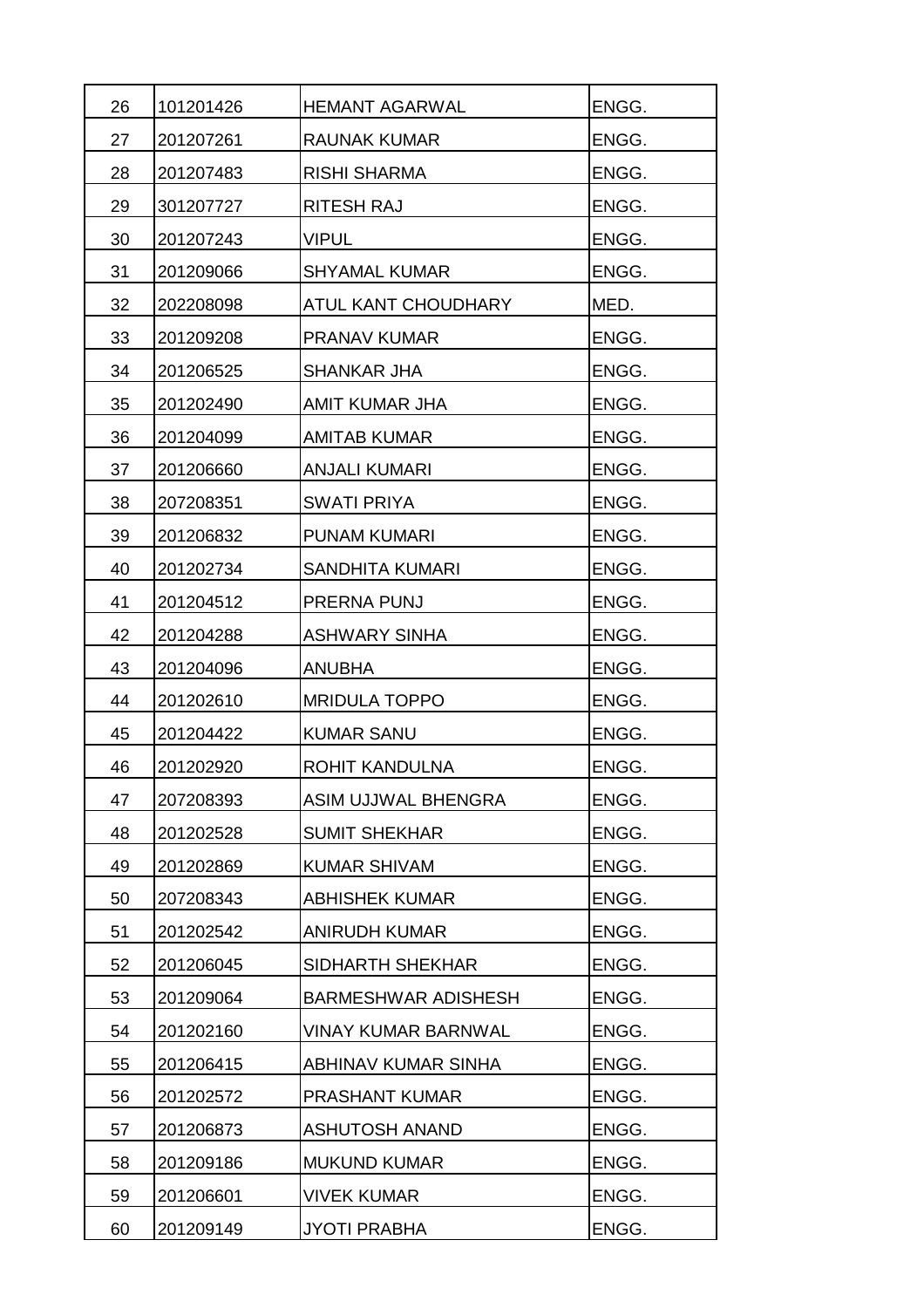| 61 | 201204139 | <b>RUMI MISHRA</b>             | ENGG.       |
|----|-----------|--------------------------------|-------------|
| 62 | 201206828 | ESHWAR CHANDRA CHOUDHARY ENGG. |             |
| 63 | 201204250 | <b>SACHIN KACHHAP</b>          | ENGG.       |
| 64 | 201206127 | <b>RITLESH KUMAR</b>           | ENGG.       |
| 65 | 101206208 | NISHAN KUMAR PRADHAN           | ENGG.       |
| 66 | 201213278 | KUMARI NIVEDITA                | ENGG.       |
| 67 | 201209216 | PRATIMA KUMARI                 | ENGG.       |
| 68 | 201209247 | AFSHAN SALAHUDDIN              | ENGG.       |
| 69 | 205210093 | <b>ANITA MURMU</b>             | ENGG.       |
| 70 | 201207304 | KRISHNA MOHAN BUXRAI           | ENGG.       |
| 71 | 201207103 | <b>VIKASH KUMAR</b>            | ENGG.       |
| 72 | 201204503 | <b>MENKA MANI</b>              | ENGG.       |
| 73 | 201206575 | <b>MD MAZHAR IMAM</b>          | ENGG.       |
| 74 | 201207702 | <b>KUMAR ABITABH</b>           | ENGG.       |
| 75 | 201207309 | <b>RAHUL KUMAR</b>             | ENGG.       |
| 76 | 201207663 | SHILPITA PRIYADARSHINI         | ENGG.       |
| 77 | 201207100 | PURVA SURUCHI KESHAV           | ENGG.       |
| 78 | 201209635 | <b>VIPUL KUMAR</b>             | ENGG.       |
| 79 | 105052286 | ASHIMA MISHRA                  | ENGG./MED.  |
| 80 | 105052848 | <b>SUKANYA SAHOO</b>           | ENGG.       |
| 81 | 105052206 | <b>MONALISA PAL</b>            | ENGG./MED.  |
| 82 | 105052030 | <b>SUPRIYA MOHANTY</b>         | ENGG./MED.  |
| 83 | 105052371 | ADITYA KUMAR SETHI             | ENGG.       |
| 84 | 201207740 | <b>ANMOL KUNDAN KUJUR</b>      | ENGG.       |
| 85 | 305217121 | AYUSHA PATNAIK                 | ENGG.       |
| 86 | 201218520 | RAHUL RAJ                      | ENGG.       |
| 87 | 110101562 | <b>BIDYA SAGAR</b>             | ENGG./PHAR. |
| 88 | 201217063 | PRADIP MAZUMDAR                | ENGG.       |
| 89 | 201218252 | RAJU KUMAR                     | ENGG.       |
| 90 | 201219050 | <b>SHUBHAM</b>                 | ENGG.       |
| 91 | 205217130 | <b>BANANI TALUKDAR</b>         | ENGG.       |
| 92 | 201218251 | <b>AKASH SUMAN</b>             | ENGG.       |
| 93 | 107097327 | ALFA PRIYADARSHINI             | ENGG.       |
| 94 | 107218797 | PAWAN KUMAR SUMAN              | ENGG.       |
| 95 | 201218623 | <b>SANKET SANU</b>             | ENGG.       |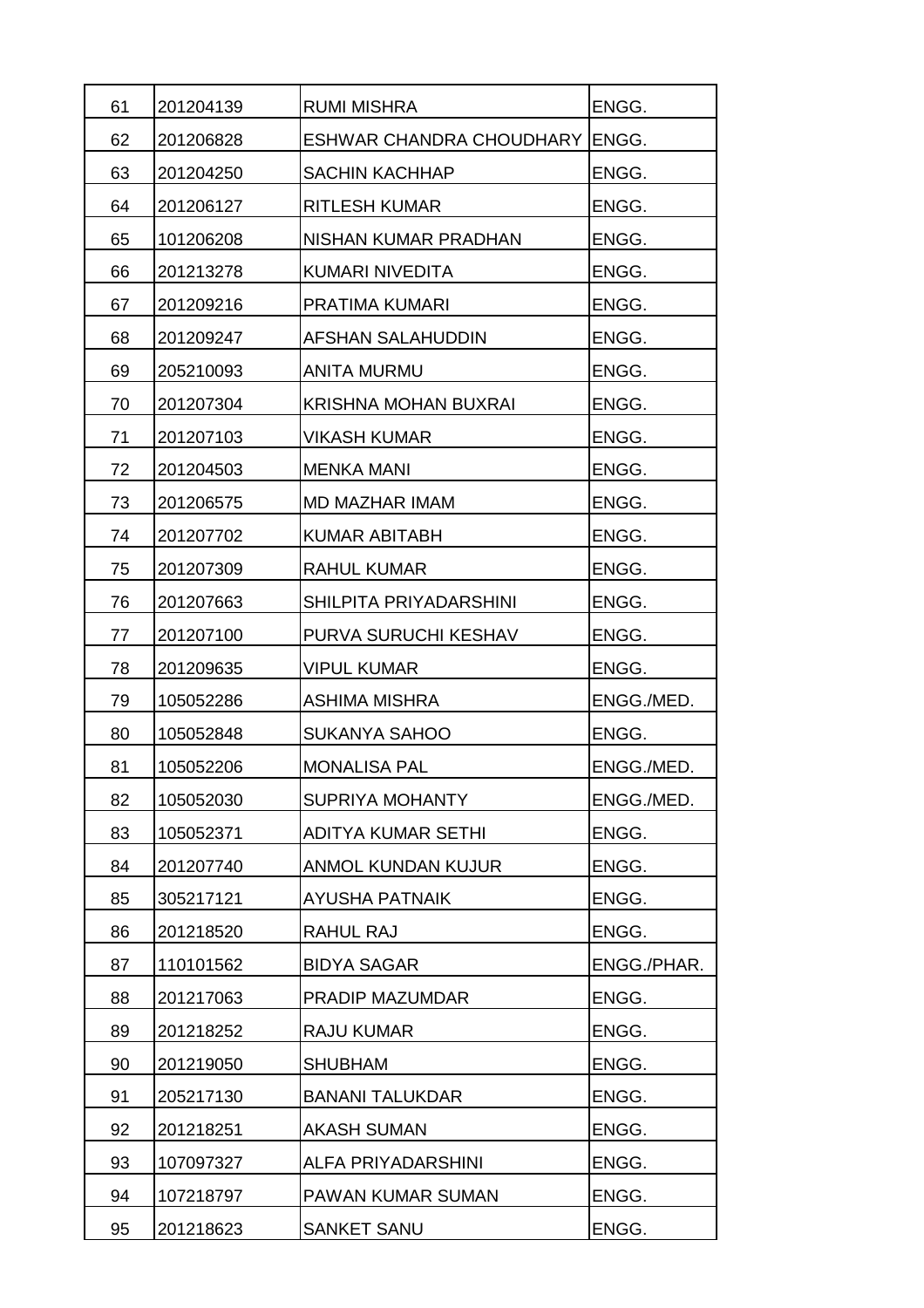| 96  | 207210197          | <b>SUJEET KUMAR</b>        | ENGG.              |
|-----|--------------------|----------------------------|--------------------|
| 97  | 101001249          | <b>CHINMAYEE PANI</b>      | ENGG.              |
| 98  | 110081404          | <b>SUVENDU KUMAR PALEI</b> | ENGG./PHAR.        |
| 99  | 101002077/25616783 | <b>DEEPAK KUMAR BISWAL</b> | ENGG./AIEEE        |
| 100 | 25611725           | SATYAJIT PATTANAIK         | <b>ENGG./AIEEE</b> |
| 101 | 132097615          | <b>BHARATI BISWAL</b>      | <b>MCA</b>         |
| 102 | 131100270          | PARESH CHANDRA MISHRA      | <b>MBA</b>         |
| 103 | 131100236          | KAMALA KANTA PRADHAN       | <b>MBA</b>         |
| 104 | 168064479          | L SAIMOHAN RAO             | LE TECH            |
| 105 | 154054009          | <b>ANIL KUMAR NAIK</b>     | LE TECH            |
| 106 | 154054265          | JAYALALITA LENKA           | LE TECH            |
| 107 | 201202904          | <b>RANJAN KUMAR</b>        | ENGG.              |
| 108 | 101073421          | SIDDHARTH SARKAR           | ENGG.              |
| 109 | 168063978          | RAJANIKANTA BEHURA         | LE TECH            |
| 110 | 154054030          | <b>JASMINA MAJHI</b>       | LE TECH            |
| 111 | 21314607           | <b>PRAKASH KUMAR</b>       | <b>ENGG./AIEEE</b> |
| 112 | 154054084          | <b>MOHIP RAJA NAYAK</b>    | LE TECH            |
| 113 | 105059496          | PRIYABRATA PADHY           | ENGG./MED.         |
| 114 | 105059361          | SIDDHARTHA DAS             | ENGG./MED.         |
| 115 | 105052361          | PRACHITARA DAS             | ENGG./MED.         |
| 116 | 201218485          | <b>Vikram Vishal Singh</b> | Engg.              |
| 117 | 107050657          | Subhasmita Patro           | Engg.              |
| 118 | 101101270          | Sakti Mohanty              | Engg.              |
| 119 | 154054255          | <b>Binod Kumar Murmu</b>   | LE TECH            |
| 120 | 158110479          | <b>SOONY PATEL</b>         | LE TECH            |
| 121 | 110055006          | <b>ABINASH NAYAK</b>       | EMPHARM.           |
| 122 | 208208450          | <b>SWATI RAI</b>           | PHAR.              |
| 123 | 131039700          | NEELAM AGRAWAL             | <b>MBA</b>         |
| 124 | 131103440          | <b>ITISHMITA DAS</b>       | <b>MBA</b>         |
| 125 | 131110003          | <b>NICKY AGARWAL</b>       | <b>MBA</b>         |
| 126 | 332207815          | SOMESH KUMAR PRADHAN       | <b>MCA</b>         |
| 127 | 231208559          | <b>SACHIN KUMAR</b>        | <b>MBA</b>         |
| 128 | 110097446          | SANGRAM KESHARI SAHOO      | ENGG.              |
| 129 | 201209112          | <b>RUCHI KUMARI</b>        | ENGG.              |
| 130 | 201204138          | <b>IMBESAT ALAM</b>        | ENGG.              |